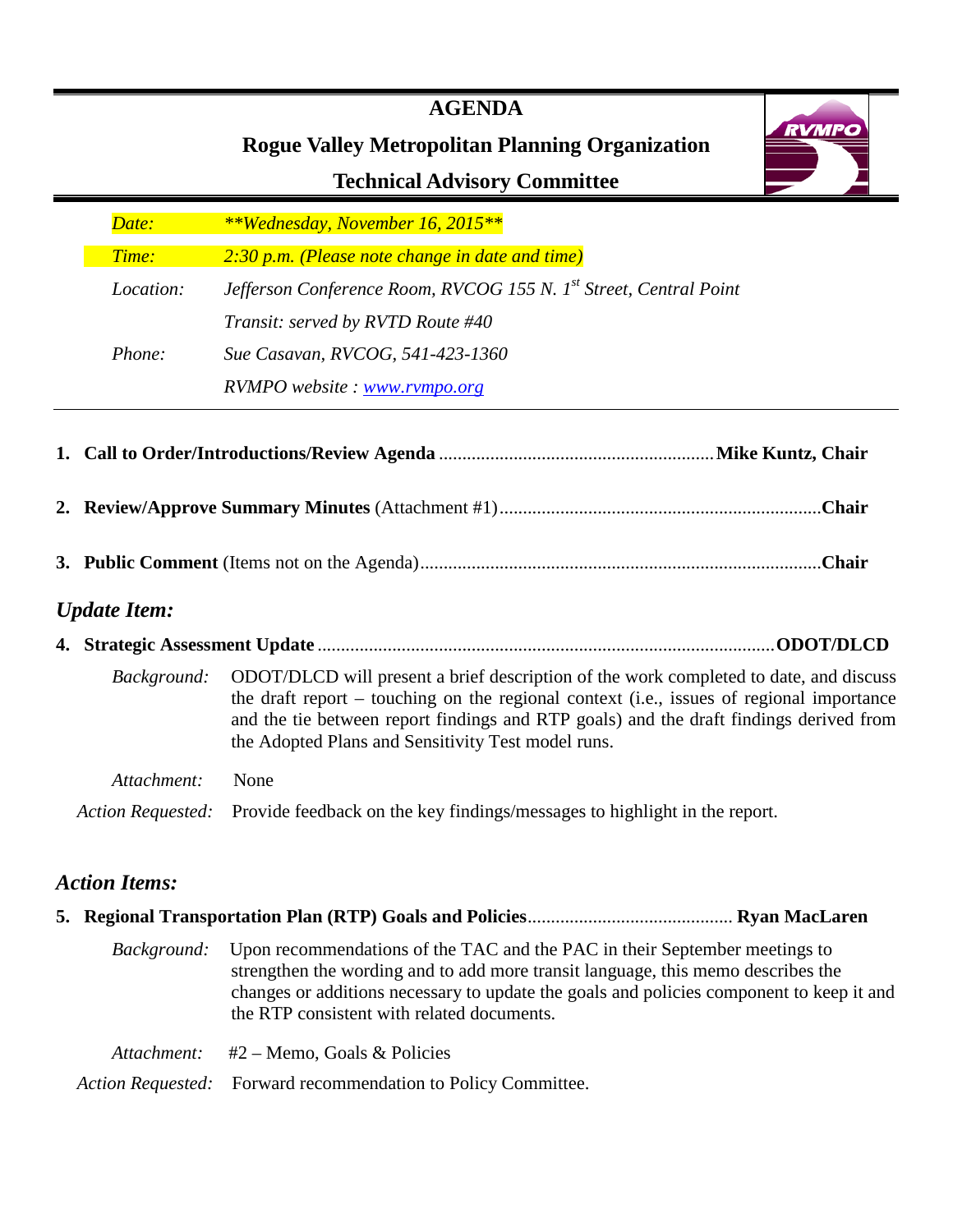| 6. Talent Conceptual Plan | <b>Dick Converse</b>                                                                                                                                                                                                                                                                                                                                                                                                                                                                                                                                                                                                                                                                                           |
|---------------------------|----------------------------------------------------------------------------------------------------------------------------------------------------------------------------------------------------------------------------------------------------------------------------------------------------------------------------------------------------------------------------------------------------------------------------------------------------------------------------------------------------------------------------------------------------------------------------------------------------------------------------------------------------------------------------------------------------------------|
|                           | <i>Background:</i> Staff presented the Concept Plans for TA-4 and TA-5 in March and June. We have<br>continued to update the plans, which have been reviewed by the Talent Planning<br>Commission and forwarded to the City Council for an anticipated final study session.<br>TA-4 is nearly identical to what the TAC reviewed earlier, but TA-5 continues to be<br>modified to reflect concerns of both property owners in TA-5 and neighboring property<br>owners. We will provide an update at this meeting, and a revised letter of<br>recommendation to the Policy Committee. Concept plan maps are being updated to<br>include the required agricultural buffers and will be available at the meeting. |
| Attachment:               | #3 – Draft Policy Committee comment letter; Concept Plans for TA-4 and TA-5                                                                                                                                                                                                                                                                                                                                                                                                                                                                                                                                                                                                                                    |

*Action Requested:* Approve comment letter

# *Discussion Item:*

|--|--|--|

| <i>Background:</i> As part of the RTP update, we will be projecting existing estimates for each TAZ out to |
|------------------------------------------------------------------------------------------------------------|
| 2042. Past updates have been relatively straight-forward, but this update will be                          |
| challenging because of adjustments to the Portland State University projections, some of                   |
| which are significantly lower than those we have used in the past.                                         |

 *Attachment:* #4 – PSU Population Forecasts and RTP Update

(attached separately in this email)

*Action Requested:* Information Only

- **9. Public Comment** ............................................................................................................................... **Chair**
- **10. Other Business / Local Business** ..................................................................................................... **Chair**

Opportunity for RVMPO member jurisdictions to talk about transportation planning projects.

- **11. Adjournment** .................................................................................................................................... **Chair**
	- The next regularly scheduled RVMPO TAC Committee meeting: Wednesday, December 9, at 1:30 p.m. in the Jefferson Conference Room, RVCOG, Central Point.
	- The next RVMPO Policy Committee meeting is scheduled for December 15, at 2:00 p.m. in the Jefferson Conference Room, RVCOG, Central Point.
	- The next RVMPO PAC meeting is scheduled for Tuesday, November 17, at 5:30 p.m. in the Jefferson Conference Room, RVCOG, Central Point.

IN COMPLIANCE WITH THE AMERICANS WITH DISABILITIES ACT, IF YOU NEED SPECIAL ASSISTANCE TO PARTICIPATE IN THIS MEETING, PLEASE CONTACT SUE CASAVAN, 541-423-1360. REASONABLE ADVANCE NOTICE OF THE NEED FOR ACCOMMODATION PRIOR TO THE MEETING (48 HOURS ADVANCE NOTICE IS PREFERABLE) WILL ENABLE US TO MAKE REASONABLE ARRANGEMENTS TO ENSURE ACCESSIBILITY TO THIS MEETING.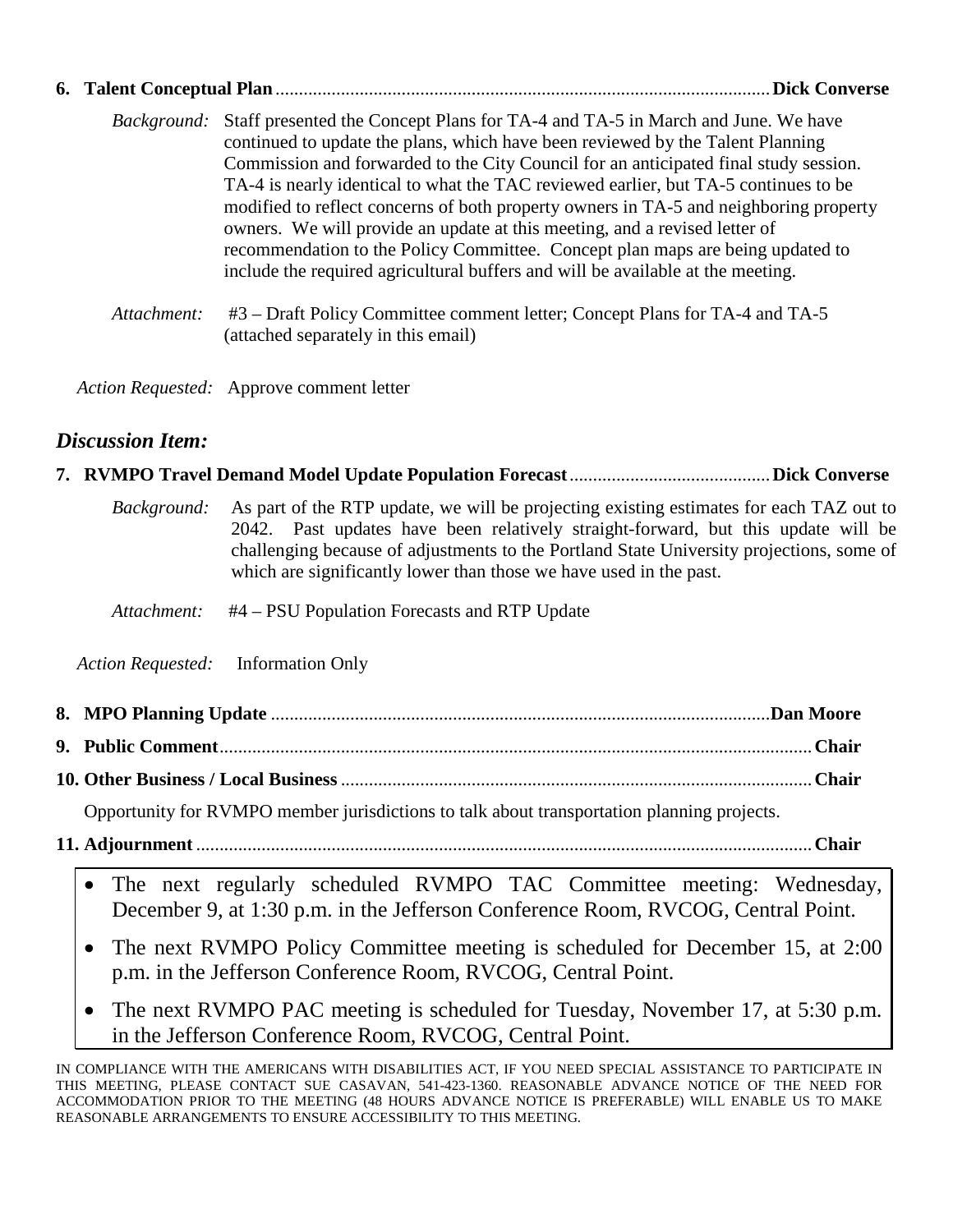

**SUMMARY MINUTES** *Rogue Valley Metropolitan Planning Organization Technical Advisory Committee*

# **October 14, 2015**

*The following people were in attendance:* 

# **RVMPO Technical Advisory Committee**

| Voting Members in Attendance:        |                       |
|--------------------------------------|-----------------------|
| Alex Georgevitch                     | City of Medford       |
| Ian Horlacher                        | <b>ODOT</b>           |
| Jon Sullivan, Vice Chairman          | <b>RVTD</b>           |
| Josh LeBombard                       | <b>DLCD</b>           |
| Nick Fortney                         | <b>FHWA</b>           |
| Kelly Madding                        | <b>Jackson County</b> |
| Mike Kuntz, Chairman                 | <b>Jackson County</b> |
| Robert Miller by phone               | City of Eagle Point   |
| <b>Edem Gomez for Paige Townsend</b> | <b>RVTD</b>           |
| Tom Humphrey                         | City of Central Point |
| <b>Others Present:</b>               |                       |

| Mike Montero         |             |
|----------------------|-------------|
| Cody Meyer           | DLCD        |
| <b>Scott Tournoy</b> | <b>ODOT</b> |
| Tara Weidner         | <b>ODOT</b> |
|                      |             |

# **RVCOG Staff**

Dan Moore, Andrea Napoli, Ryan MacLaren, Bunny Lincoln, Dick Converse

# **1. Call to Order / Introductions**

The Chairman called the meeting to order at 1:45 p.m. Those present introduced themselves.

# **2. Review / Approve Minutes**

Chairman Kuntz asked committee members if there were any additions or corrections to the previous meeting minutes. Josh Le Bombard called out a typing error in the minutes (Item #6 "date" changed to "data"), and it was implemented by the Recorder.

# **On a motion by Tom Humphrey, seconded by Kelly Madding, the minutes were approved by voice vote. Alex Georgevitch abstained.**

# **3. Public Comment**

No public comment was forthcoming.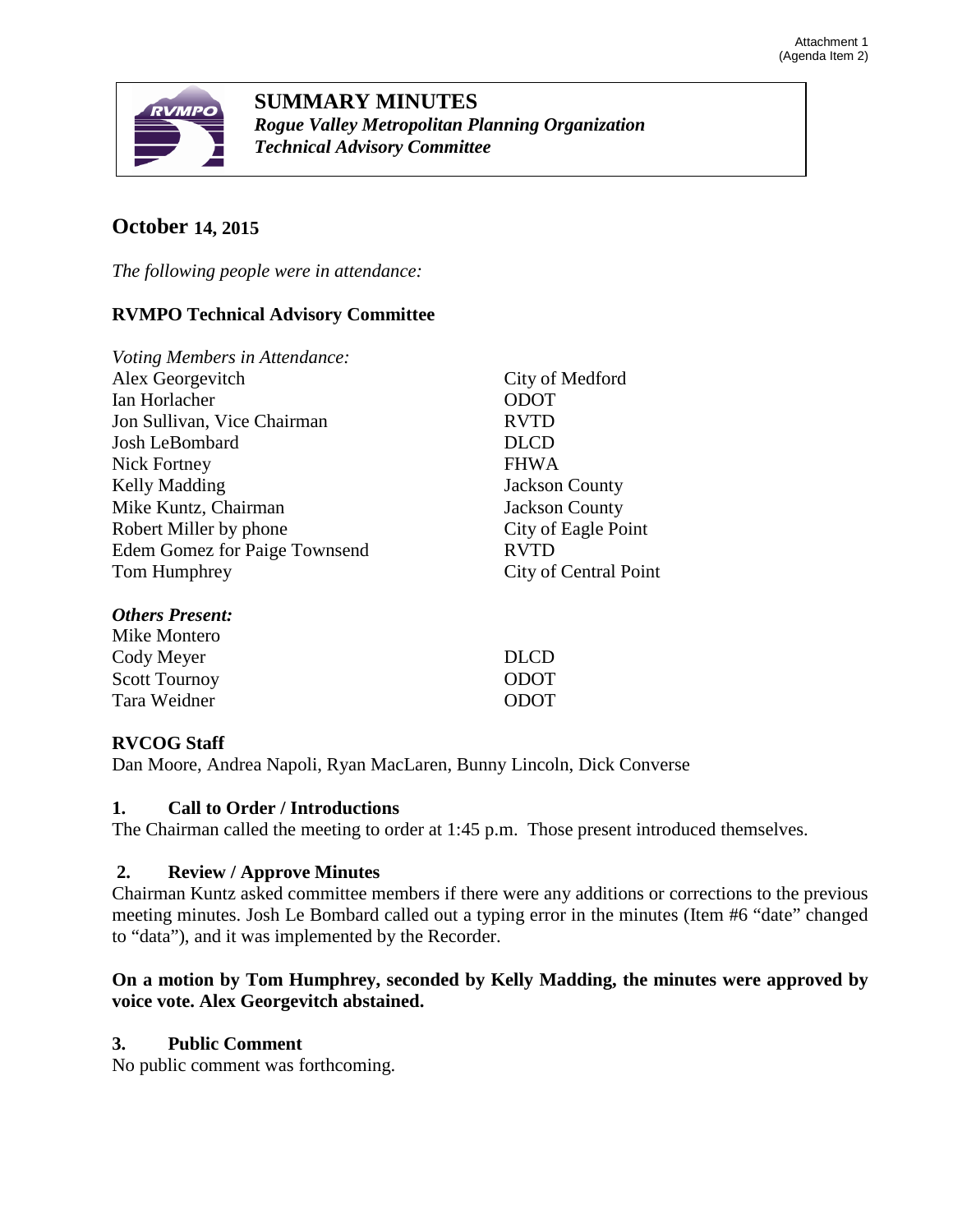## *Action Item:*

# **4. Regional Plan/Transportation Improvement Program TIP) Amendment**

Ryan MacLaren presented his October  $5<sup>th</sup>$  memo on proposed RTP/Tip amendments. The TAC is being asked to make recommendations to the Policy Committee on the proposed RTP/TIP amendments described below. The Policy Committee will hold a public hearing at 2:00 p.m. on Tuesday, October 27, 2015 to consider adoption of the proposed TIP and RTP amendments. (The 21-day public comment period and public hearing has been advertised in the Medford Tribune, and information is currently available on the RVMPO website. The 21-day public comment period and public hearing will be advertised in November in the Medford Tribune, and information will be available on the RVMPO website. Information on the new project(s) is enumerated, below:

# **A. Add New Project to RTP & TIP: Interstate 5: Medford Viaduct Deck Overlay Project**

Description: The Interstate 5, Medford Viaduct, Mile Point 28.66, Bridge 08332, the deck is in "Fair" condition. This project will include surface preparation of the deck to address areas that are delaminating. Once repairs are in place, an epoxy overlay will be placed on the entire deck. This will help to improve the ride, decrease impact loading, and preserve the bearings. Federal funding will total \$1,480,545. Required match is \$169,455. Project total is \$1,650,000.

## **B. Add New Project to RTP & TIP: Region 3 ADA Improvement Projects**

Description: This project will provide funds directly to the City of Ashland and the City of Phoenix to address ADA ramp improvements for the two cities. The projects total \$133,350. The funding was a direct, statewide, allocation to the cities. State ADA funds were used. \$44,850 is for Phoenix, \$88,500 is for Ashland. Staff will bring back information regarding the program and application criteria to a future meeting. Members briefly discussed ADA compliance issues.

## **On a motion by Alex Georgevitch, seconded by Tom Humphrey, the Regional Plan/Transportation Improvement Program (TIP) Amendments were recommended to the Policy Committee for approval by unanimous voice vote.**

# *Presentation Item:*

# **5. Strategic Assessment Presentation**

ODOT and DLCD representatives presented a Power Point on the Regional Strategic Planning Model (RSPM) outputs for the RVMPO area adopted plans.

# **Review of Work to Date - Inputs, takeaways**

- Planning tool/process Informs other planning activities, coordinated agency efforts, uses RSPM, testing difference policy choices/potential outcomes
- RSPM Inputs Regional context, Local actions, Collaborative actions
- RSPM Outputs Household travel costs, transportation/energy costs, air quality, mixed use development
- Maps Study Area (10 RPS Zones)
- Adopted Pans Model Run Chronology
- Survey Response Summary Interest in PSU population forecasts, expectati9on of a higher share of alternative fuel vehicles
- Use Clean Cities Coalition for CNG commercial fleet use
- Ashland utility rates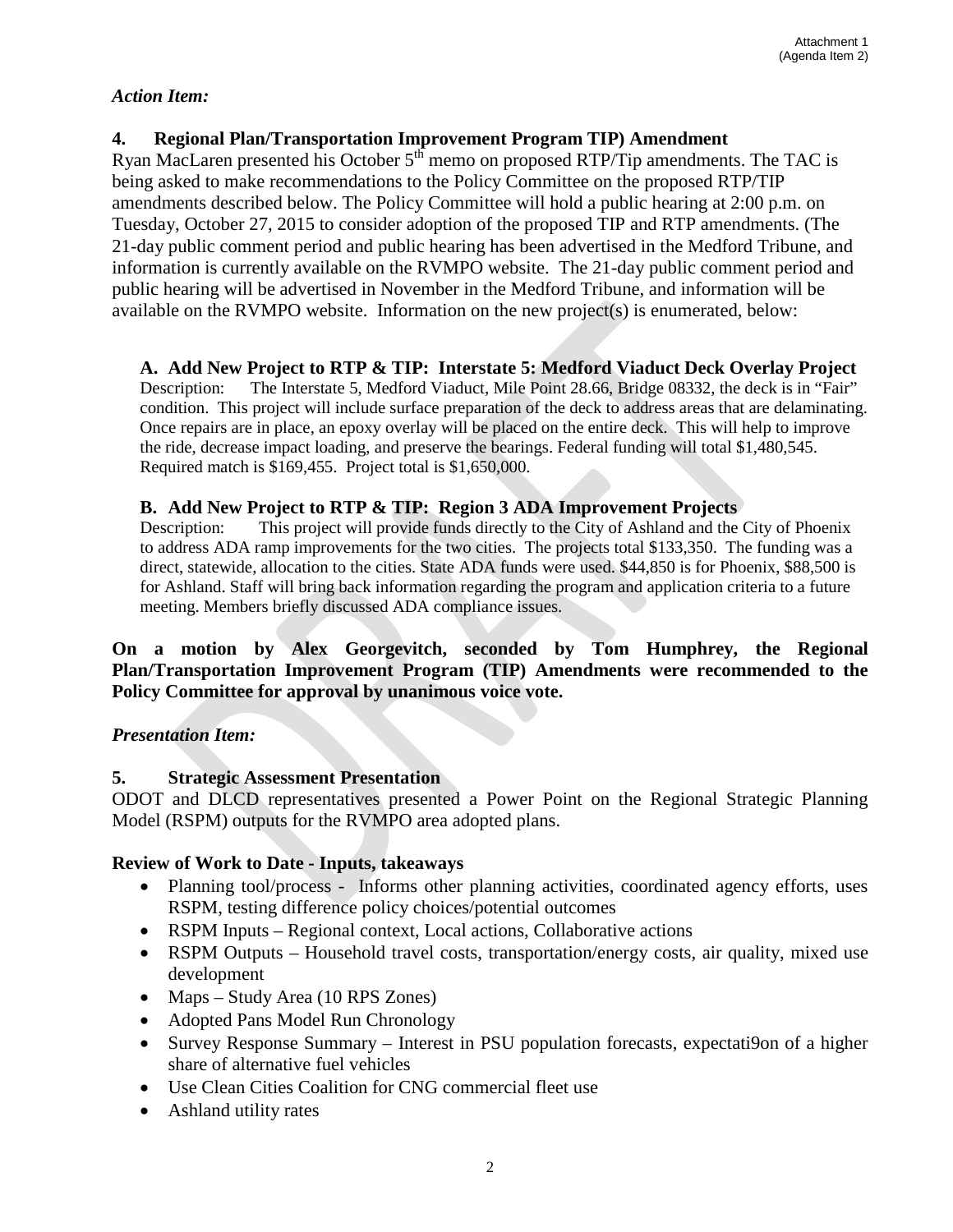• Medford dwelling unit ratios

# **Financially Constrained Adopted Plans Results**

• **Land Uses** - Urbanized areas (acres), Mixed use residential living, housing type (SF:MF)

5

- It was pointed out that Urban Reserves were based on a 50 year designation. VMTs are tough to project.
- **Populations Living in Mixed Use areas** 2010 & 2038 Maps
- **Mobility (per capita)** Daily VMY per capita, annual walk trips, daily bike miles, transit service miles
- **Economy (annual)** Household vehicle ownership costs, household vehicle operating costs, all vehicle delay per capita (hours)
- **Daily VMT per capita** 2010 & 2038 Maps
- **Energy** Average all vehicle fuel efficiency (mpg), annual all vehicle fuel consumption per capita (gallons), annual external social costs per household (unpaid) NOTE**:** External costs go beyond households.
- **Environment** Annual greenhouse gas emissions per capita, Commercial GHG /mile, Clean Air Act criteria pollutants (million kg per day), GHG reductions per capita from implementation of adopted plans and ambitious State led actions (19% target)

# **Sensitivity Testing**

- Are plans reaching community goals?
- What more ambitious plans are effective in meeting goals?
- How resilient are alternative paths?

# **Local Policies**

- Menu of options for local/regional policies to support achievement of regional objectives
- Opportunity to share ideas on existing local policies Dan Moore shared the mechanics of the Tool Kit. Individual jurisdictions can study the various local policies in order to consider potential plan revisions to facilitate reaching various goals (public transit, single occupancy vehicles, demand management, etc.)
- A web site will also be available to facilitate input/comments

# **Next Steps**

- TAC feedback
- TAC input Draft Report
- Draft Final Report
- Report to Policy Committee
- RSPM incorporated into next RTP update

# **Product**

- Strategic Assessment Report
- Local Policy Tool Kit
- Interactive, web-based scenario viewer

Agency representatives will create a summary/tool kit expectations for the jurisdictions not present at the TAC meeting. Staff will collaborate with presenting agencies on this situation. Policy Committee presentation is expected in January. An interim check in with the TAC at the November meeting may be held. PAC members will be included in the presentations.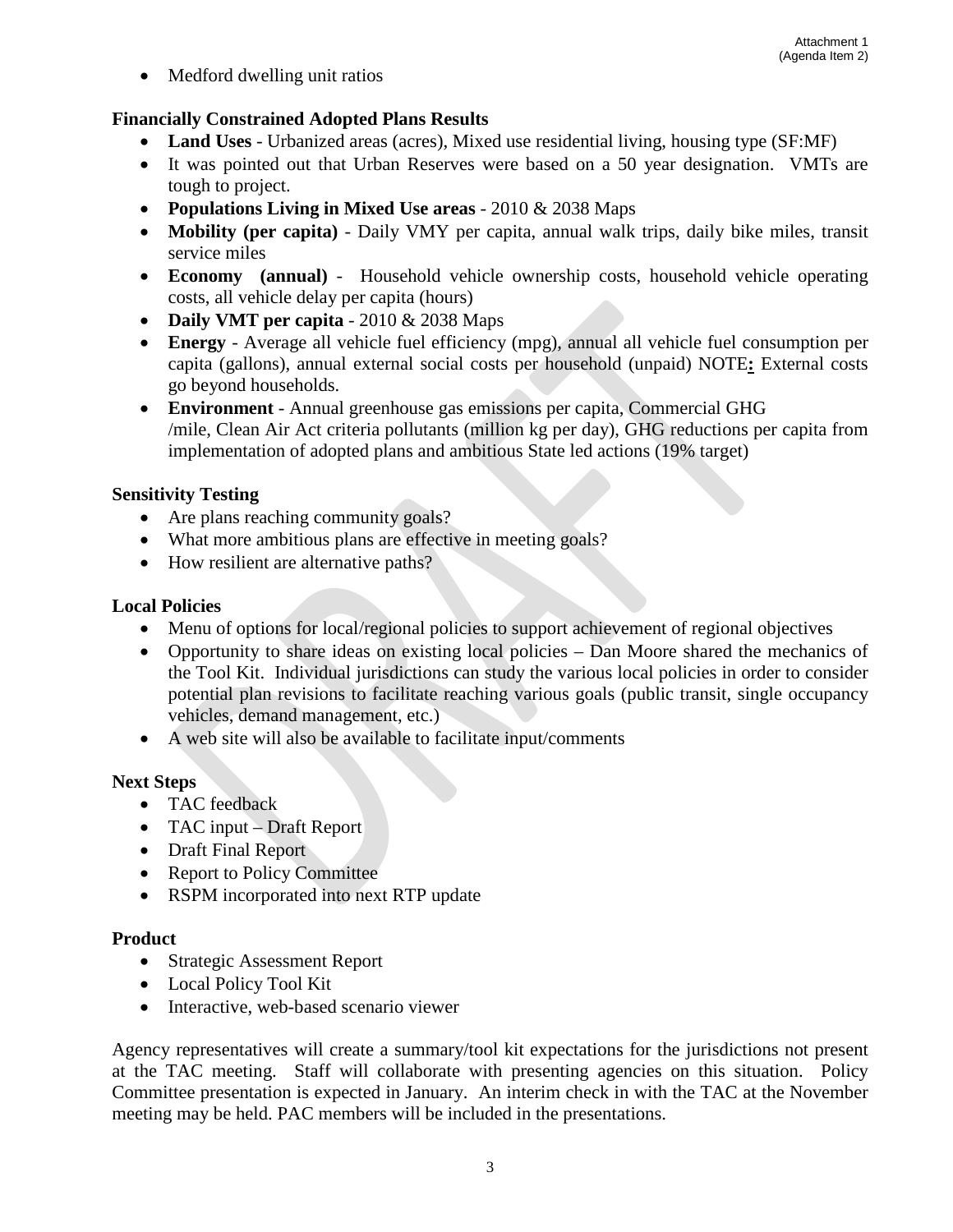**NOTE:** Full, 50 year, URA development is not assumed in the analysis. Only a percentage of development will occur in the 2010-2038 analysis period. Medford's Comp Plan only goes to 2023. RTPs also have different time frames. Members expressed concern about ongoing UGB expansions and the accuracy of the model outputs, based on future development assumptions and sensitivity testing. The concern was finding the simplest method to verify the analysis results. Medford and Central Point have the most changes in the pipeline.

# *Information Item:*

# **6. RVACT/RVMPO Coordination Policy Revisions**

Dan Moore presented the proposed revisions to the existing Coordination Policy. The Commission wants to implement a Chair/Co-Chair scenario. The RVMPO Policy Committees will make the decision on this matter. The proposed makeup of the subcommittee includes:

- The sitting chairperson of the RVMPO Policy Committee
- The sitting Chairperson of the RVACT
- The sitting vice chairperson of the RVMPO Policy Committee
- An RVMPO Policy Committee member selected by the RVMPO
- The ODOT Area Manager

The TAC had no comments on this matter.

# **7. MPO Planning Update**

- Staff will send out a poll to determine if/when a November TAC meeting will be held.
- The RTP update is in progress, with a TAC presentation expected after November.
- The modeling update for the RTP needs input from the various member jurisdictions.
- TAZ data and spreadsheets will be sent out in November-December.
- The ITS update has been given notice to proceed by ODOT. TAC members will be contacted for potential participation.
- Staff continues to work Transportation Needs Assessment.
- **8. Public Comment.** None were received.

# **9. Other Business / Local Business**

# **10. Adjournment**

The meeting was adjourned at 3:30 p.m.

The next RVMPO Policy Committee meeting will be held on Oct.  $27<sup>th</sup>$  at 2:00 p.m.

The next RVMPO PAC will be held on Nov.  $17<sup>th</sup>$  at 5:30 p.m.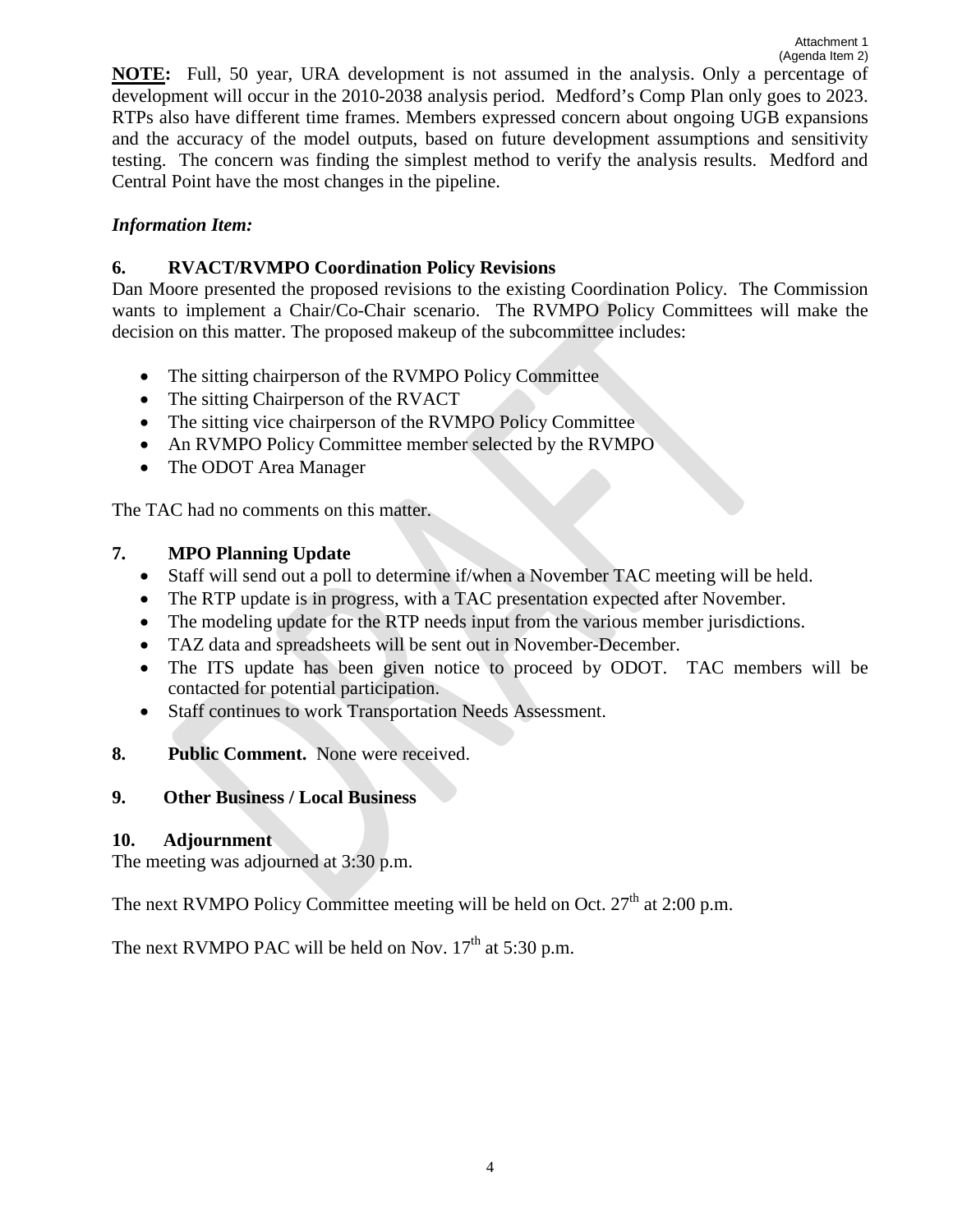

| DATE:        | <b>November 9, 2015</b>                                                                                                         |
|--------------|---------------------------------------------------------------------------------------------------------------------------------|
| TO:          | <b>Technical Advisory Committee</b>                                                                                             |
| <b>FROM:</b> | <b>Ryan MacLaren, RVCOG</b>                                                                                                     |
|              | SUBJECT: 2017-2042 Regional Transportation Plan Draft Goals, Policies, Potential<br><b>Actions &amp; Performance Indicators</b> |

RVMPO has begun updating the 2017-2042 Regional Transportation Plan which will be adopted in 2017. One of the first parts of the RTP to be reviewed is the Goals and Policies chapter. The review of the goals will help guide future decision making in developing and implementing the RTP.

**\_\_\_\_\_\_\_\_\_\_\_\_\_\_\_\_\_\_\_\_\_\_\_\_\_\_\_\_\_\_\_\_\_\_\_\_\_\_\_\_\_\_\_\_\_\_\_\_\_\_\_\_\_\_\_\_\_\_\_\_\_\_\_\_\_\_**

The following pages contain the goals and policies, with the addition of potential actions and performance indicators. The component went through a major review and amendment process for the 2013-2038 update. Consequently, with staff review component for the 2017-2042 RTP update, it was concluded the goals and policies to be thorough, complete and consistent with other federal, state and local plans and regulations. Upon recommendations of the TAC and the PAC in their September meetings to strengthen the wording and to add more transit language, this memo describes the changes or additions necessary to update the goals and policies component to keep it and the RTP consistent with related documents. We will be seeking approval of this component in December 2015.

The examination of the goals and policies included review of the Moving Ahead for Progress in the  $21<sup>st</sup>$  Century Act (MAP-21) and the Oregon Transportation Plan. Furthermore, Transportation System Plans for the following jurisdictions were reviewed to determine if updates were needed to reflect current regional values:

| Ashland      | <b>Central Point</b>  |
|--------------|-----------------------|
| Talent       | Eagle Point           |
| Phoenix      | <b>Jackson County</b> |
| Medford      | White City            |
| Jacksonville |                       |

While the TSPs contained all concepts, terminology and priority varied as the specific, unique needs for each jurisdiction, it was determined by staff that goals and policies of the RTP were consistent with the local TSPs.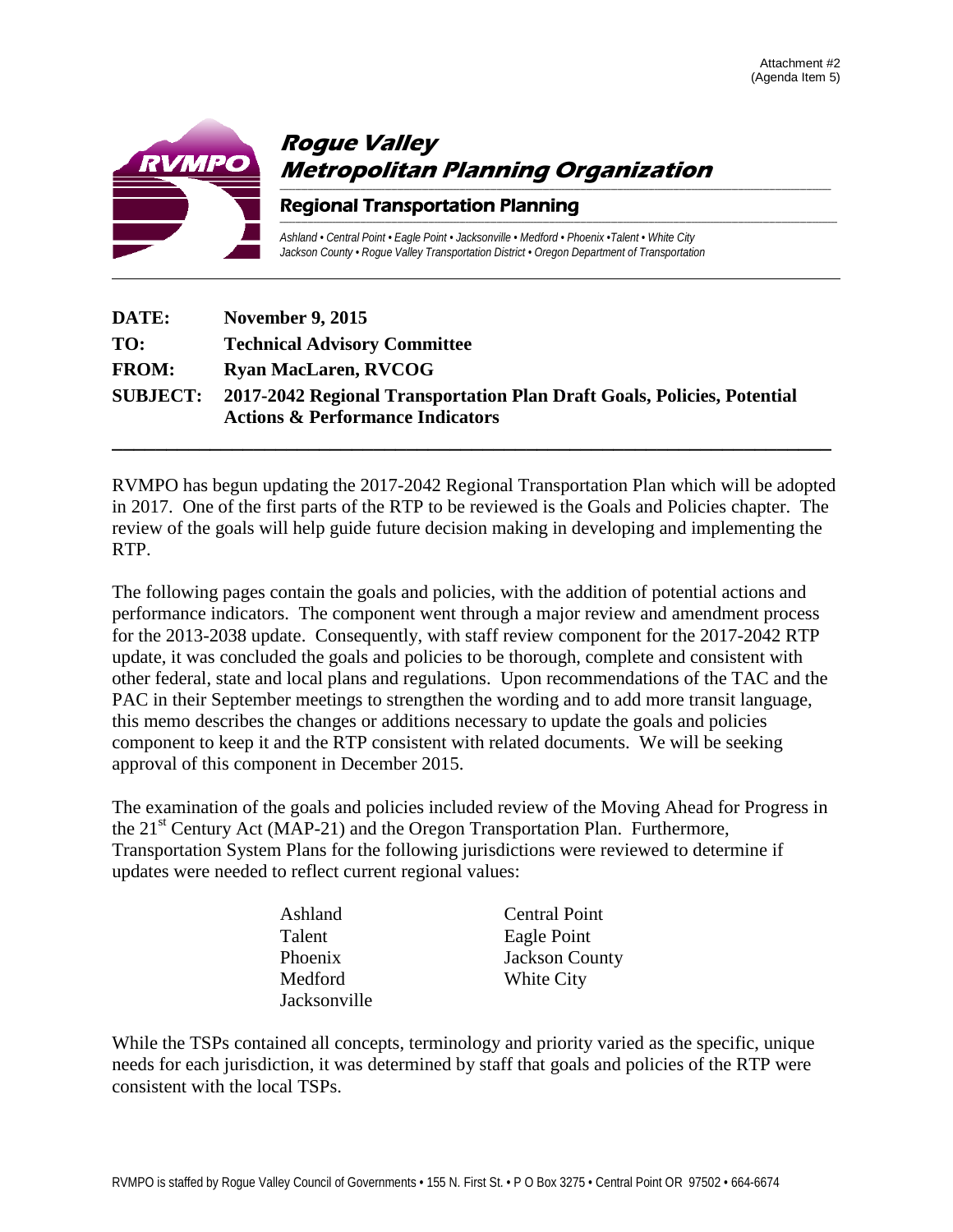In this review of RTP goals, the TAC is being asked to consider the appropriateness of the goals and policies, as well as valid indicators or ways to measure progress in achieving the goal. Goals and policies revisions appear on the following pages, each with performance measures or indicators of progress.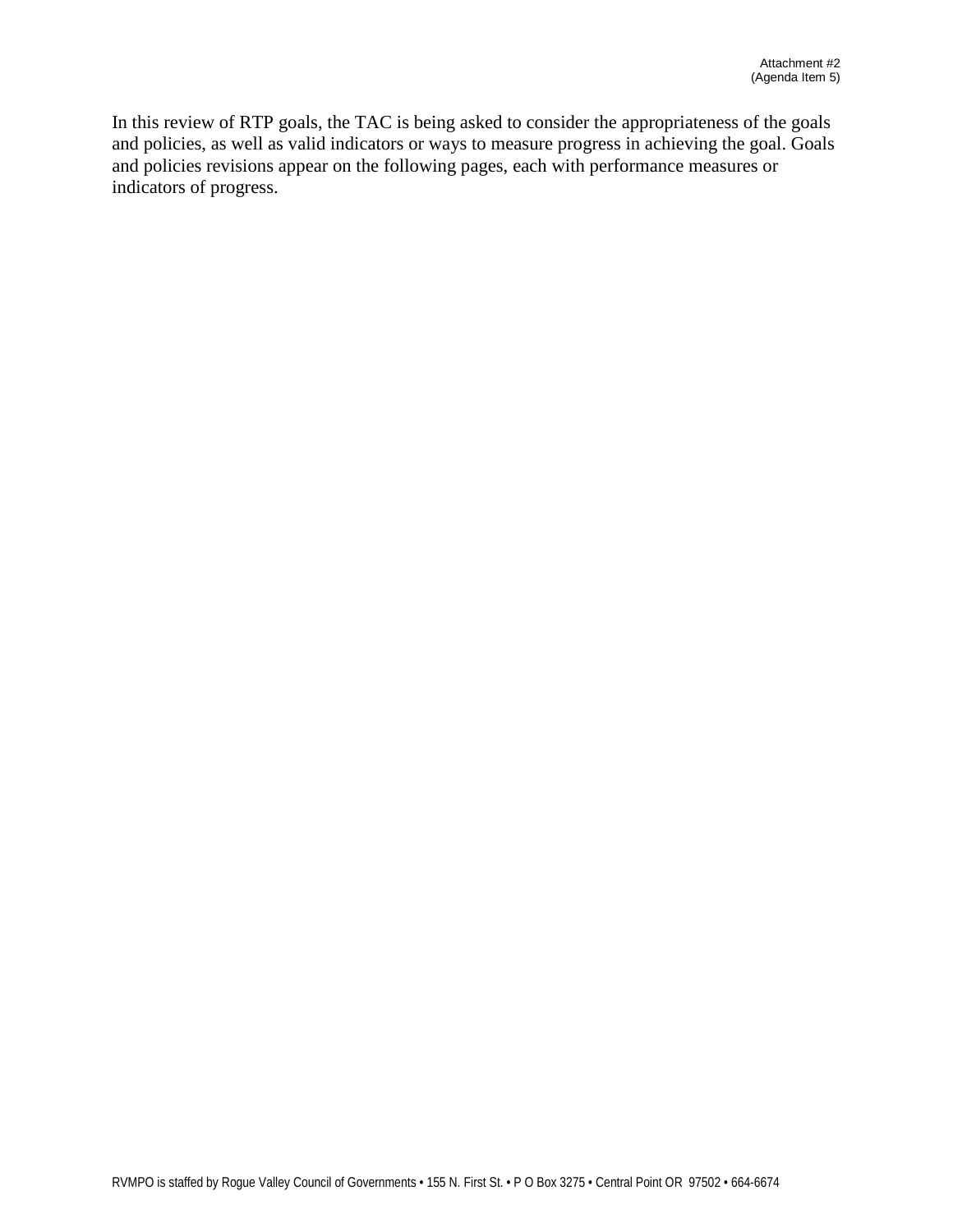## **2042 RTP Goals, Policies, Potential Actions & Performance Indicators Proposed Revisions November 16, 2015**

#### **Goal 1**

**Current Goal 1: Plan for, develop and maintain a balanced multi-modal transportation system that will address existing and future needs.** 

*Proposed Goal 1: Design, develop, and sustain a balanced multi-modal transportation system which will address existing and future needs.*

#### **Policies**

Current: 1-1: Improve the accessibility, connectivity, efficiency and viability of the transportation system for all users.

*Proposed: 1-1: Improve the accessibility, connectivity, efficiency and viability of the transportation system for all modes and users including freight.* 

Current 1-2: As transportation facilities are developed in urban areas, use design standards, landscaping and other amenities to encourage people to walk and ride bicycles.

*Proposed 1-2: Develop design standards, landscaping and other amenities as transportation facilities are developed in the urban areas to encourage transit, pedestrian and bicycle users.*

Current 1-3: Use MPO structure as a forum to develop a multi-modal transportation system.

*Proposed 1-3: Develop a robust and comprehensive multi-modal transportation system by using the MPO structure as a forum.* 

Current 1-4: Encourage land uses, design standards and funding opportunities that support public transportation.

*Proposed 1-4: Support multi-modal transportation (transit, pedestrian and bicycle) by encouraging land use, design standards and funding opportunities which will encourage development and redevelopment.* 

Current: 1-5: The RVMPO establishes Long-Term Potential (LTP) corridor areas where planning for future road connections beyond the planning horizon is probable.

*Proposed 1-5: Establish Long-Term Potential (LTP) corridor areas through the RVMPO where planning for future road connections beyond the planning horizon is apparent.* 

#### **Potential Actions**

• Current: Projects designed with space reserved for current and future multi-modal transportation infrastructure connections.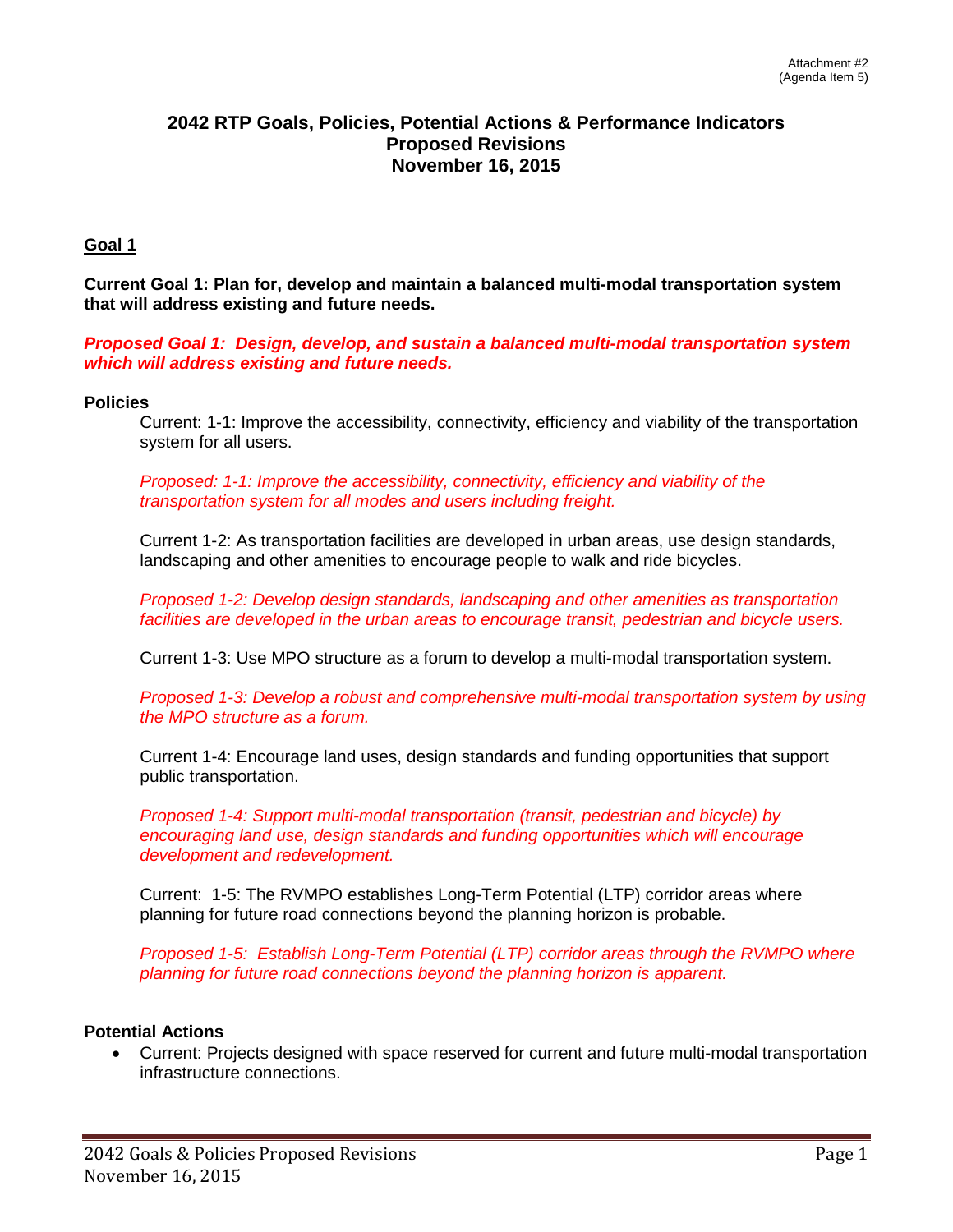• *Proposed: Projects designed with space reserved for current and future freight and multi-modal transportation infrastructure connections.* 

## **Performance Indicators**

Current:

- a) Increase proportion of regional corridors that serve at least three modes.
- b) Greater use of "streetscapes," such as benches, planters and traffic calming.
- c) Growth in pedestrian and bicycle use

#### *Proposed:*

- *a) Increase the proportion of regional corridors serving no less than three modes.*
- *b) Continuing developed use of "streetscapes," such as benches, planters, and traffic calming.*
- *c) Sustained growth in transit, pedestrian and bicycle use.*
- *d) Improved quality and safety of multi-use paths and freight routes.*

# **Goal 2**

#### *Current Goal 2: Optimize Safety and Security of the transportation system.*

*Proposed Goal 2: Develop, optimize, and coordinate current and ongoing procedures for the Safety and Security of the Transportation System.* 

#### **Policies**

Current: 2-1: Work with other agencies to promote traffic safety education and awareness.

*Proposed: 2-1: Coordinate and organize with Federal, State and local agencies to promote traffic safety education and awareness.*

Current: 2-2: Inventory crash-prone areas and place a higher priority on investments that correct safety-related deficiencies in all modes.

*Proposed: 2-2: Catalogue and rank crash-prone areas, placing a higher priority on transportation investments correcting safety deficiencies for all modes of transportation.* 

Current: 2-3: Coordinate with emergency-response agencies to design and operate a transportation system that supports timely and safe emergency response.

*Proposed: 2-3: Coordinate with incident-response agencies to design and operate a transportation system supporting timely and safe incident response.* 

Current: 2-4: Reduce vulnerability of the public, goods movement, and critical transportation infrastructure to crime, emergencies and natural hazards.

*Proposed: 2-4: Reduce vulnerability to the public, goods movement, and critical transportation infrastructure to crime, incidents and natural hazards.* 

Current: 2-5: Support development of alternate transportation routes to respond to emergency needs.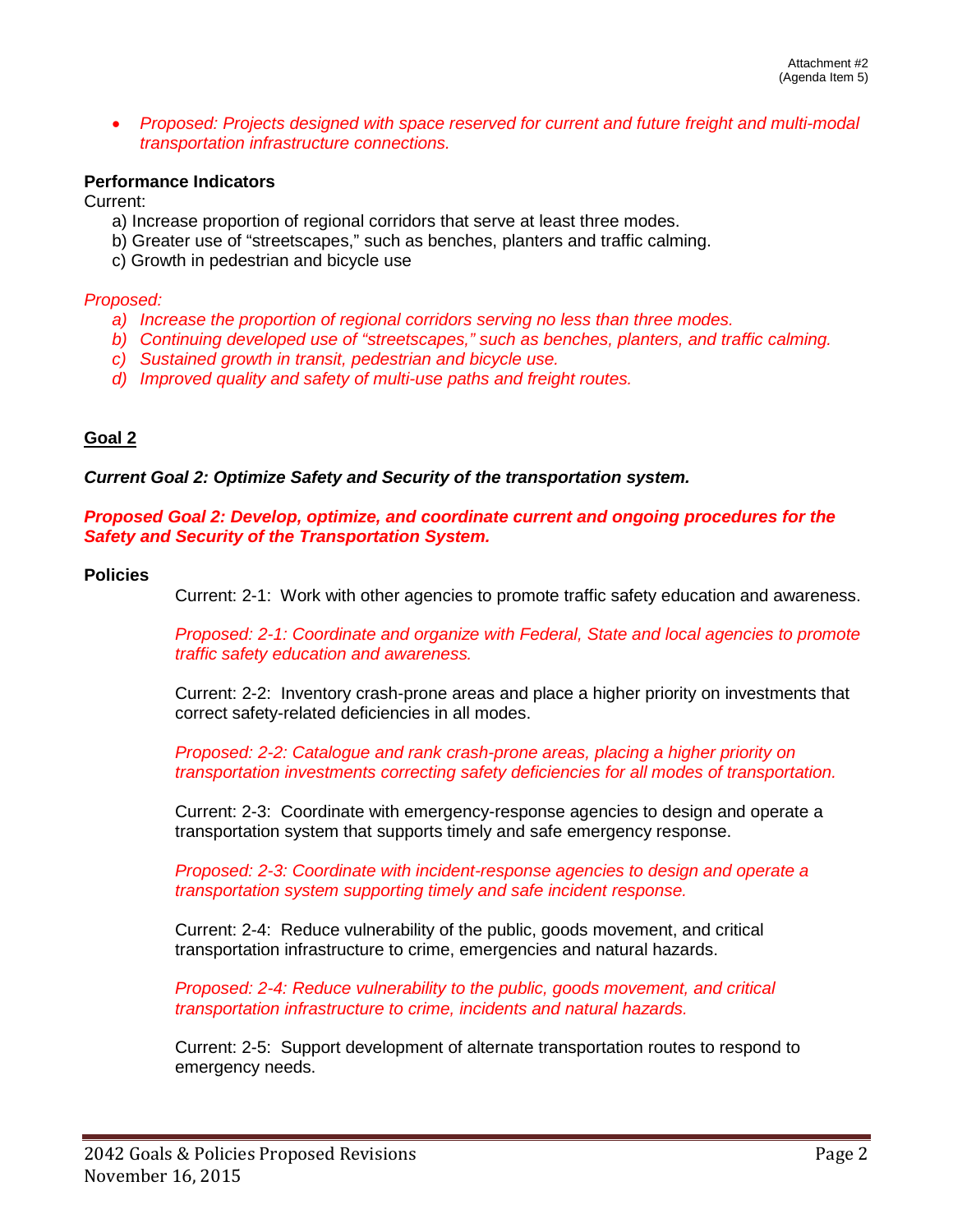*Proposed: 2-5: Plan, manage and support development of alternate transportation routes in response to regional incident needs.* 

## **Potential Actions**

- Local, state and regional providers work together to maintain coordinated regional emergency and incident response plans.
- All modes of transportation, *including freight routes*, are examined for security deficiencies. Recommendations for improvements are developed and implemented.

#### **Performance Indicators**

- a) Measured reduction in the number and severity of injury and fatal crashes.
- b) Measured reduction in the number of non-injury and property damage crashes.
- c) Increase in safety education.
- d) Incorporate crash history/safety concerns in project evaluation.

#### **Goal 3**

*Current: Use transportation investments to foster compact, livable unique communities.*

*Proposed: Identify, design and fully fund transportation investments to foster compact, livable unique communities.* 

#### **Policies**

Current: 3-1: Recognize the connection between transportation efficiency and land use and densities.

*Proposed: 3-1: Recognize and encourage connections linking transportation efficiency, land use, and densities.* 

Current: 3-2: Promote street and pathway connectivity, including off-road corridors, for nonmotorized users.

*Proposed: 3-2: Plan, develop and create street and pathway connectivity, including off-road corridors for non-motorized users.* 

Current: 3-3: Provide environmentally sensitive and healthy transportation options.

*Proposed: 3-3: Identify, plan and deliver environmentally sensitive and healthy regional transportation options.* 

Current: 3-4: Identify and support beneficial human health effects when planning and funding transportation projects.

*Proposed: 3-4: Identify, plan and support planning and funding regional transportation projects which will promote and benefit healthier communities.* 

Current: 3-5: Consider potential environmental impacts and mitigation to maintain and restore affected environmental functions in consultation with appropriate federal, state and local agencies.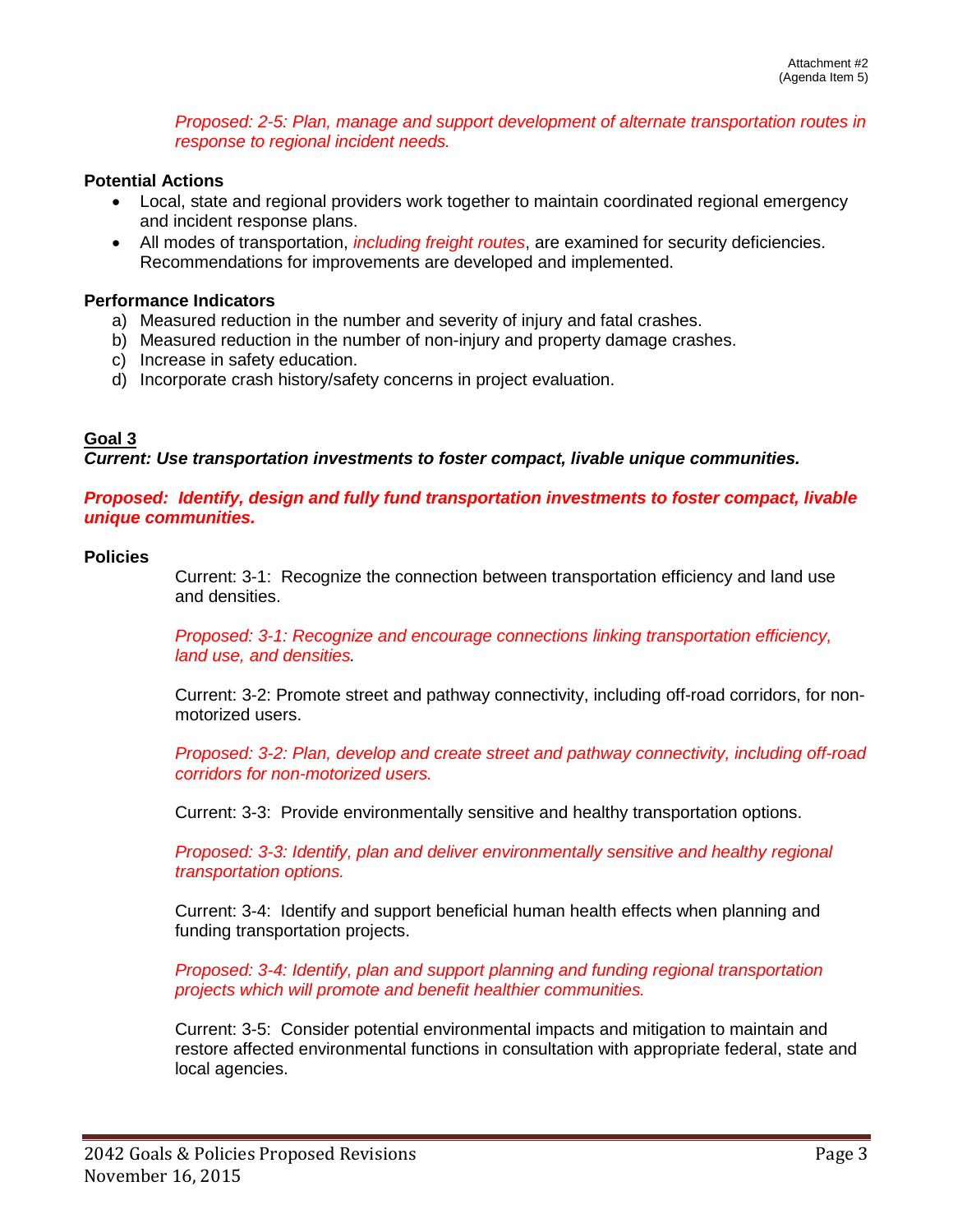*Proposed: 3-5: Identify, study and reduce potential environmental impacts and mitigation to maintain and restore affected environmental functions in consultation with appropriate federal, state, and local agencies.* 

#### **Potential Actions**

- Local plans support transit oriented development and similar measures that improve transportation system efficiency.
- Street networks are developed connecting new and existing neighborhoods.
- Special populations, especially low-income and minority communities are identified and engaged in the planning process.
- As transportation projects are planned, funded and designed, federal state and local land use management, natural resources, wildlife, environmental protection, conservation and historic protection agencies are consulted. Emphasis is put on mitigation actions with high potential.

#### **Performance Indicators**

- a) Measure changes in mixed-use and downtown development.
- b) Measure impacts on identified resource areas (Environmental Considerations chapter of the RTP) using most up-to-date data, including Rogue Valley Environmental Database.
- c) Measure expansion of off-network paths and increase in population and employment with access to paths.
- d) Improve air quality through projects that reduce carbon monoxide, particulates ( $PM_{10}$ ) and greenhouse gases.
- e) *Improve lighting standards to be consistent with roadway classifications*.

## **Goal 4**

#### *Current: Develop a plan that can be funded and reflects responsible stewardship of public funds.*

#### *Proposed: Develop a fiscally constrained plan reflecting accountable stewardship of public funds.*

#### **Policies**

Current: 4-1: Develop innovative and sound funding policies to implement the RTP. Ensure that costs of planned improvements are consistent with policies.

*Proposed: 4-1: Develop innovative and comprehensive fiscally constrained funding policies to implement the Regional Transportation Plan (RTP), ensuring costs of planned improvements are consistent with adopted policies.* 

Current: 4-2: Prioritize investments to preserve the existing transportation system.

*Proposed: 4-3: Identify, prioritize and fully fund investments to preserve the existing transportation system.* 

#### **Potential Actions**

- Public-private partnerships and other innovative approaches can maximize resources.
- Use funding mechanisms such as System Development Charges to collect from new developments a proportionate share of facility improvement costs.
- Develop, fund, and implement maintenance programs for transportation facilities.

12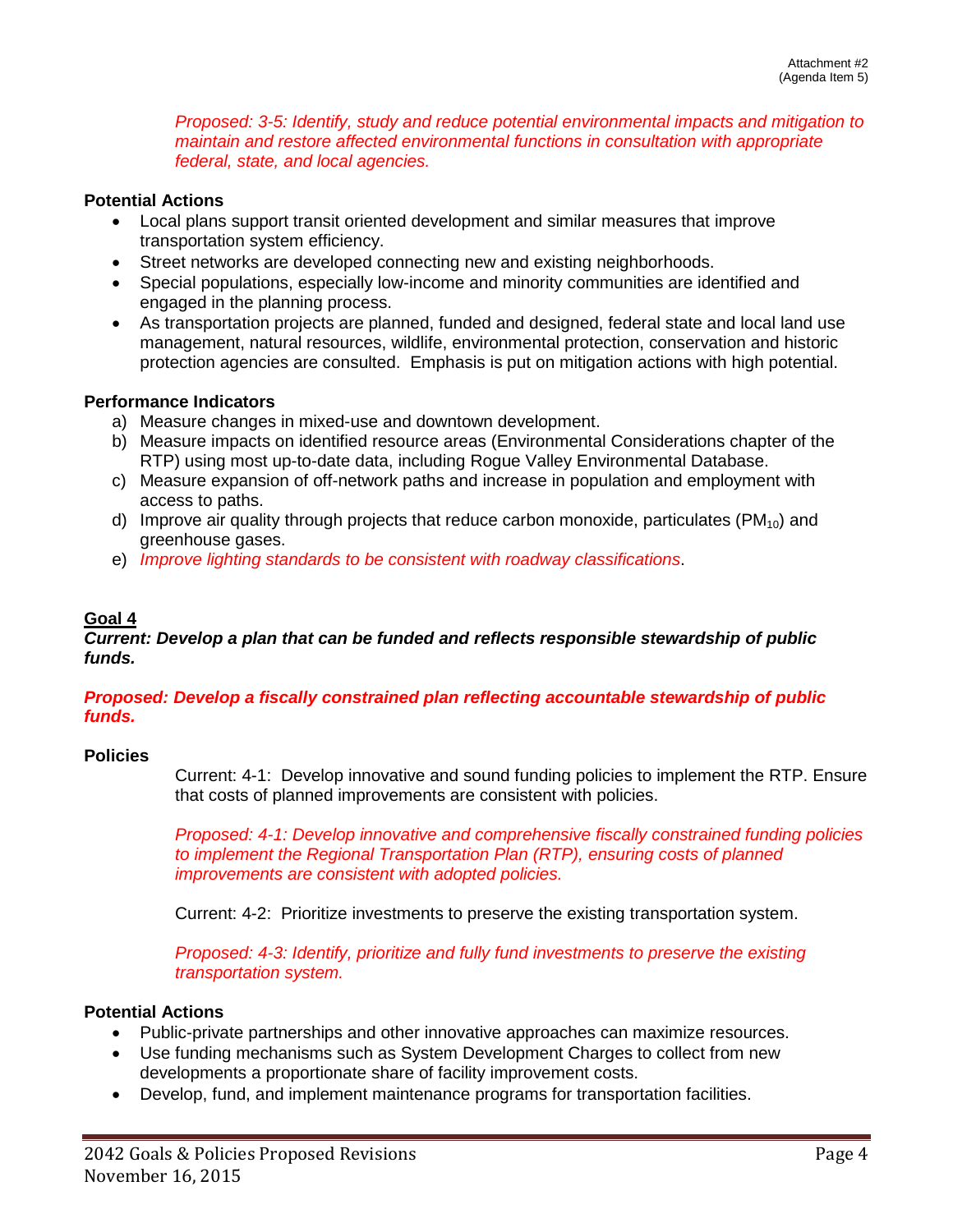#### **Performance Indicators**

- a) Track funding obligations, funding availability.
- b) Review and update project funding criteria using quantitative methodologies to the extent practicable*.*
- c) *Maintain RTP project selection criteria to be consistent with state and federal funding criteria*.

## **Goal 5**

**Current: Maximize efficient use of transportation infrastructure for all users and modes.**

#### *Proposed: Identify, plan and develop transportation infrastructure which will maximize the efficient use for users and modes.*

#### **Policies**

Current: 5-1: Add or remove traffic signals and signal networks, including interstate access ramp signals, to improve system efficiency.

*Proposed: 5-1: Analyze the regional transportation system effectiveness by adding or removing traffic signals and signal networks, including interstate access ramp signals.* 

Current: 5-2: Optimize intersection and interchange design.

*Proposed: 5-2: Develop, consider, and implement measures to optimize intersection and interchange design.* 

Current: 5-3: Manage street access to improve traffic flow.

*Proposed: 5-4: Analyze, plan and administer an access management strategy to improve traffic flow.*

Current: 5-4: Effectively integrate technology with transportation infrastructure consistent with RVMPO Intelligent Transportation Systems (ITS) program.

*Proposed: 5-4: Identify, develop and effectively integrate technology with transportation infrastructure consistent with the RVMPO Intelligent Transportation System (ITS) program.*

#### **Potential Actions**

- Coordinate and link signals to a master control system to optimize system efficiency.
- Interstate ramp meters control the amount of traffic entering the freeway to maintain acceptable traffic volumes on the interstate.
- Geometric improvements and elimination of turn movements increase intersection capacity.

#### **Performance Indicators**

- a) Measure improvements, upgrades to existing system.
- b) Measure implementation of ITS projects.
- c) Track projects that use innovative, emerging technologies.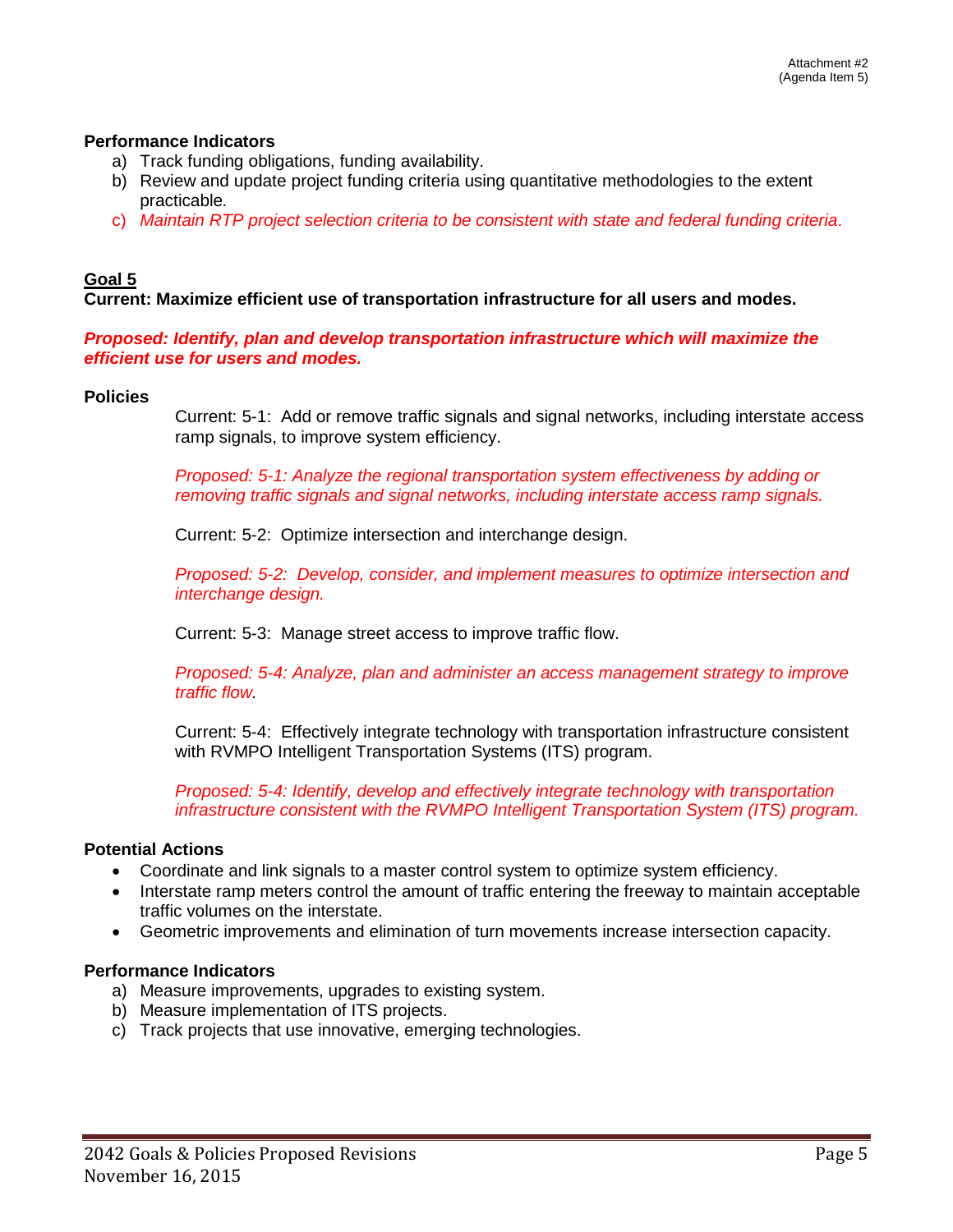# **Goal 6**

*Current: Use diverse strategies to reduce reliance on single-occupant vehicles.*

*Proposed: Identify, develop and support diverse strategies to lessen dependence upon singleoccupant vehicles.* 

## **Policies**

Current: 6-1: Support Transportation Demand Management strategies.

*Proposed: 6-1: Identify, develop and implement regional Transportation Demand Management strategies.*

Current: 6-2: Facilitate alternative parking strategies to encourage walking, bicycling, carpooling and transit.

*Proposed: 6-2: Identify, develop and facilitate alternative parking strategies encouraging walking, bicycling, car and van-pooling, and transit.* 

Current: 6-3: Enhance bicycle and pedestrian systems.

*Proposed: 6-3: Identify, plan and enhance bicycle, pedestrian, and transit systems in the region*.

Current: 6-4: Support transit service.

*Proposed: 6-4: Support and improve upon current and future transit services in the region.* 

# **Potential Actions**

- Governments become models for TDM strategies by allowing flexed work hours, subsidizing rideshares, telecommuting, and other methods of trip reduction.
- Establish low minimum and maximum parking-space standards to increase infill development, which lowers development costs and promotes economic development.
- Adopt design standards with parking at side or rear of building so pedestrians can access entrances.
- Adopt park-and-ride standards to place facilities near transit routes.
- Promote regionally connected network of off-street bicycle/pedestrian facilities with minimal roadway crossings (Bear Creek Greenway).
- Plan for, build and maintain shared roadways for use by all modes.
- Use land use codes to promote bicycle and pedestrian travel by requiring amenities such as bike racks, crosswalks, showers and lockers at worksites and retail centers.
- Improve pedestrian access to transit.
- Plan for other forms of public transportation such as bus rapid transit, light rail, trolleys, and subways, as the region's population reaches higher thresholds.

# **Performance Indicators**

- a) Track transit service hours and ridership.
- b) Track funding for bicycle, pedestrian and transit projects.
- c) Measure population living within ¼-miles of transit service.
- d) Implement a TDM self-evaluations and reporting process for local jurisdictions.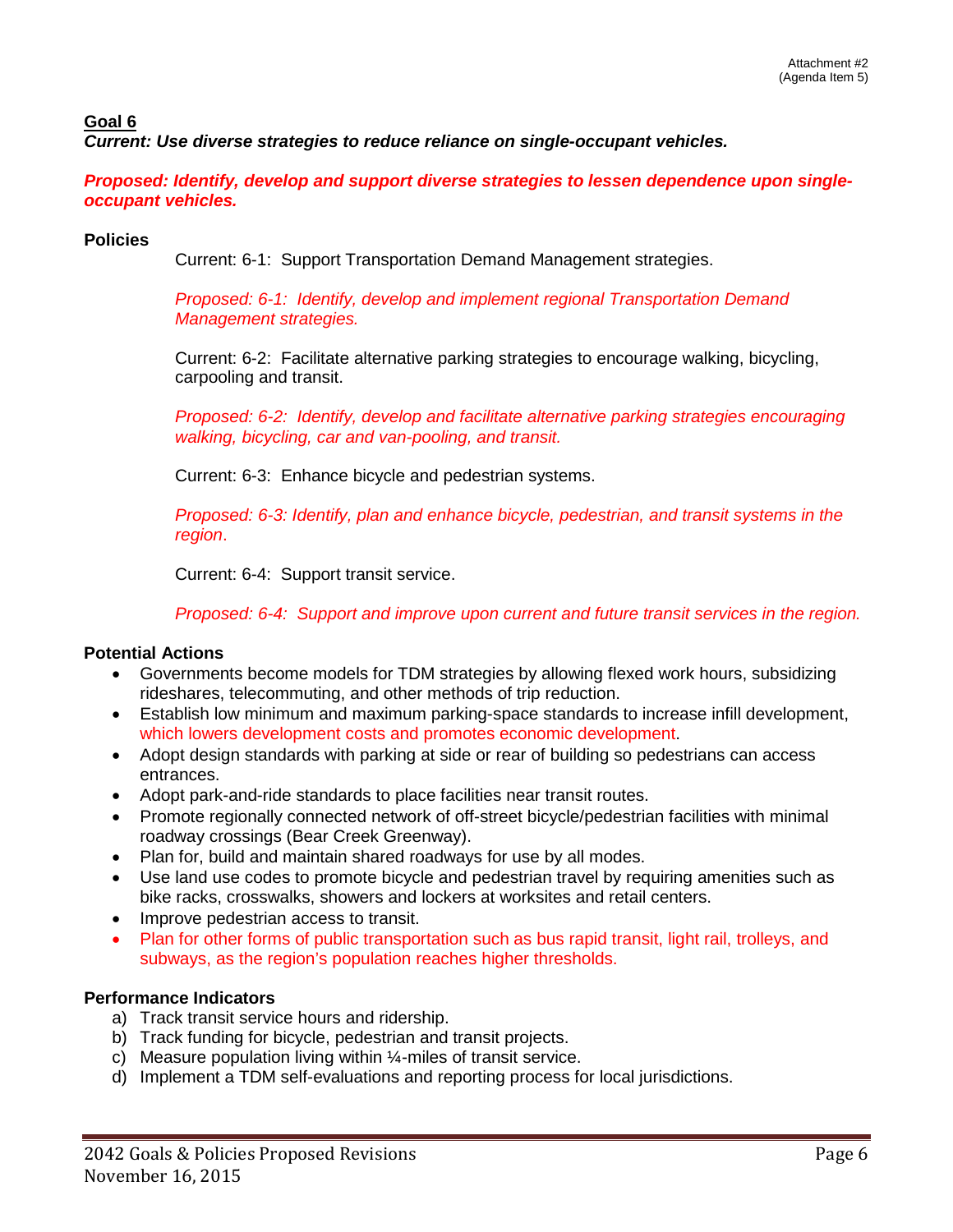## **Goal 7**

*Current: Provide an open and balanced process for planning and developing the transportation system.*

*Proposed: Develop, coordinate, and administer an open and balanced process for planning and developing the regional transportation system.* 

## **Policies**

Current: 7-1: Coordinate existing and future land use and development with plans for the transportation system.

*Proposed: 7-1: Develop, coordinate and administer existing and future plans for the regional transportation system in conjunction with land use and development.*

Current: 7-2: Conduct outreach consistent with the RVMPO Public Participation Plan to acquire public input in the planning process.

*Proposed: 7-2: Acquire and organize public input in the regional transportation planning process with innovative outreach methods consistent with the RVMPO Public Participation Plan.*

Current: 7-3: Coordinate local, state, and regional transportation planning through the RVMPO.

*Proposed: 7-3: Organize and administer local, state, and regional transportation planning efforts through the RVMPO.* 

Current: 7-4: Decisions will be consistent with federal and state regulations, including the Oregon Highway Plan, the Transportation Planning Rule and the Clean Air Act.

*Proposed: 7-4: Formulate decisions which shall be consistent with Federal and State regulations, including the Oregon Highway Plan, the Transportation Planning Rule, and the Clean Air Act.* 

# **Potential Actions**

- Maintain a website with updated information about all regional planning.
- Support the RVMPO's Technical Advisory Committee, Public Advisory Council, and the Policy Committee for deliberation of regional transportation planning issues.
- Participate in local and regional and national organizations to support RVMPO actions.
- Involve transportation providers in the planning process.

#### **Performance Indicators**

- a) Record public participation, comments, attendance at meetings.
- b) Demonstrate linkage of public comments to decisions and plan content.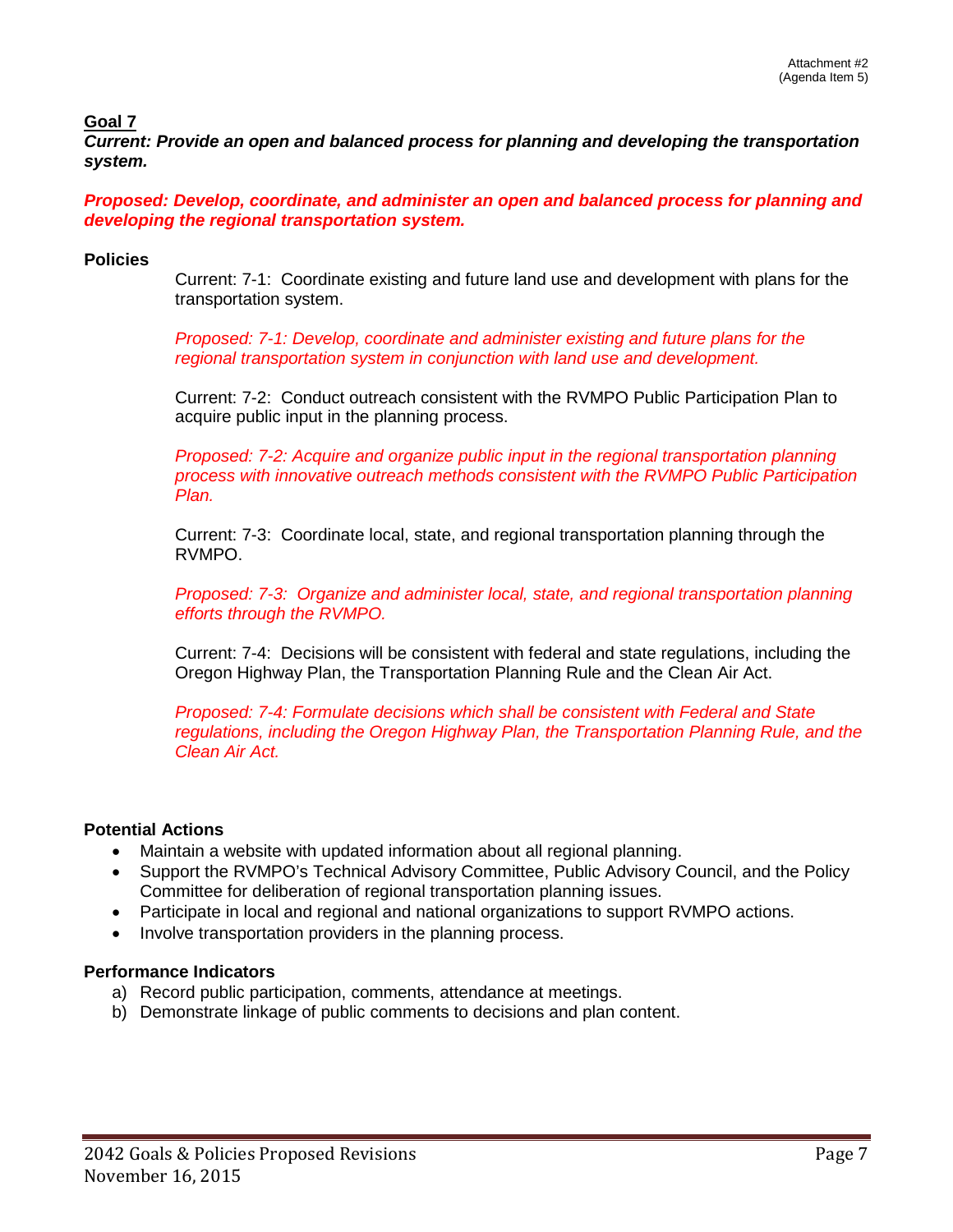#### **Goal 8** *Current: Use transportation investments to foster economic opportunities.*

*Proposed: Evaluate, plan and develop regional transportation investments to foster economic opportunities locally and regionally.* 

Policies

Current: 8-1: Accommodate travel demand to create a regional transportation system that supports the local economy.

*Proposed: 8-1: Plan, develop and accommodate travel demand to create a regional transportation system supporting a robust local economy.* 

Current: 8-2: Consider effects on freight mobility when prioritizing projects.

*Proposed: 8-2: Evaluate and analyze effects on freight mobility when prioritizing projects, regionally and locally.* 

Current: 8-3: Support projects that reduce and remove identified barriers to safe, reliable and efficient goods movement.

*Proposed: 8-3: Plan, develop and implement transportation projects which will reduce and remove identified barriers to safe, reliable, and efficient freight movement, locally and regionally.* 

Current: 8-4: Support projects serving commercial, industrial and resource-extraction lands where an inadequate transportation network impedes freight-generating development.

*Proposed: 8-4: Plan, develop and implement transportation projects which will serve commercial, industrial, and resource-extraction lands where an inadequate transportation network impedes freight-generating development.* 

Current: 8-5: Plan for enhanced train-truck-transit interface for movement of goods and people.

*Proposed: 8-5: Plan, develop, and implement a comprehensive and versatile regional transportation interface for the efficient movement of goods and people, both locally and regionally.* 

#### **Potential Actions**

- Balance the demand for freight routes with the demands for local circulation.
- Explore the feasibility of developing interurban freight delivery systems.

#### **Performance Indicators**

a) Measure employment change in vicinity of projects.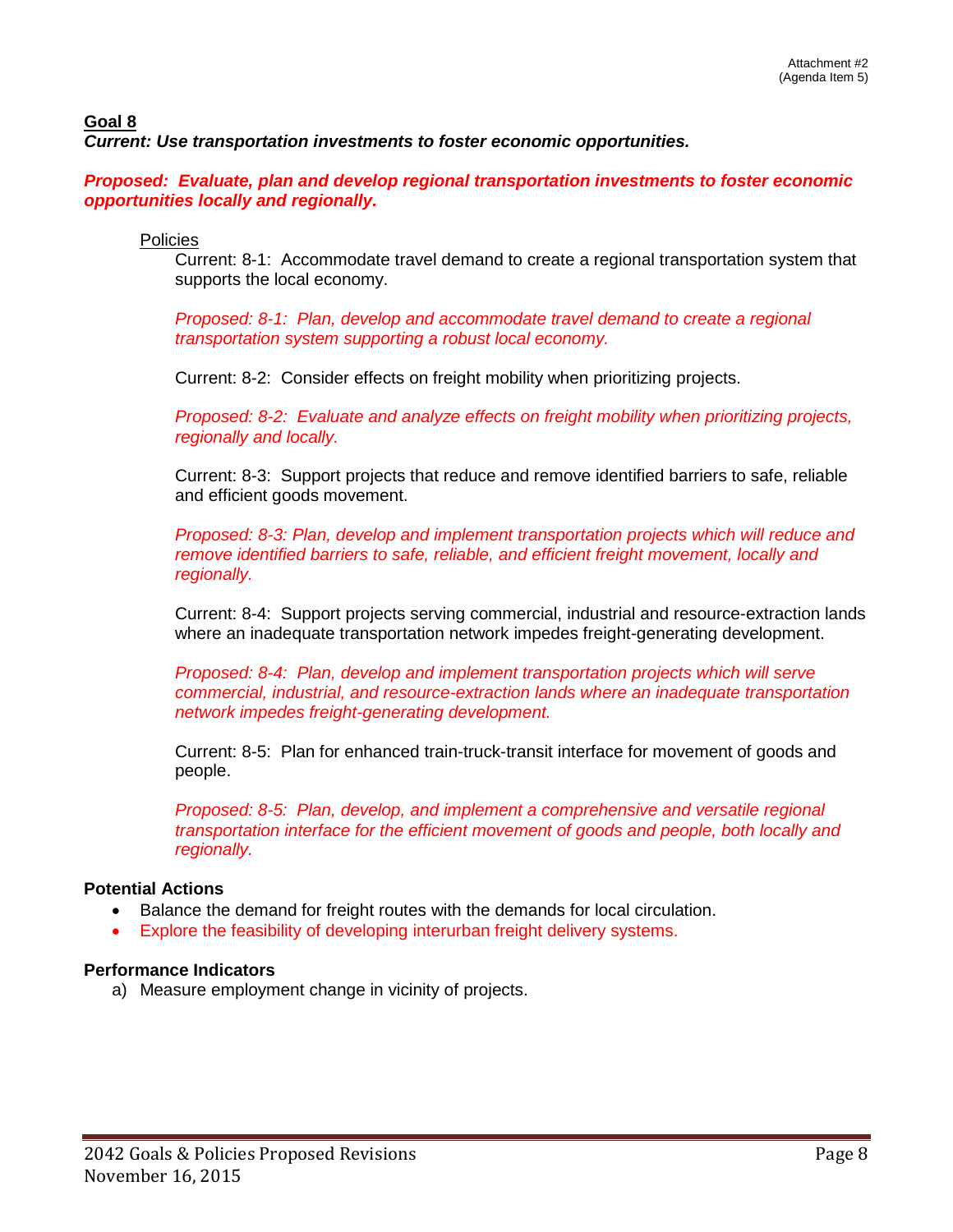



November 9, 2015

Tom Corrigan, City Manager City of Talent P.O. Box 445 Talent, OR 97540

RE: RVMPO Comments on Future Growth Areas TA-4 and T-5

Dear Tom,

Pursuant to the Regional Plan requirement that cities prepare conceptual plans in collaboration with the Rogue Valley Metropolitan Planning Organization (RVMPO), both the Technical Advisory Committee (TAC) and the Policy Committee reviewed conceptual plans prepared for Future Growth Areas TA-4 and TA-5. The scope of conceptual plan review is defined in Regional Plan Performance Indicators 2.7 and 2.8.

Performance Indicator 2.7 requires that transportation plans are prepared in collaboration with the RVMPO. Talent submitted its plans to the TAC for review at its March 11, 2015, June 10, 2015, and November 16, 2015 meetings. The Policy Committee reviewed the plans at its December 15, 2015 meeting, and provides the following comments.

Performance Indicator 2.7.1 requires that plans identify a general network of regionally significant arterials under local jurisdiction, transit corridors, bike and pedestrian paths, and associated projects to provide mobility throughout the region. South Pacific Highway (OR 99) separates TA-4 from TA-5 and is the only arterial in the study area. No arterials are proposed in either growth area, and no County projects are proposed in the area that will affect, or be affected by, location of streets in the growth areas. By policy, all new collectors will require bike lanes and sidewalks, and will be designed to enhance connectivity with the adjacent Bear Creek Greenway as recommended by Jackson County Road and Parks. An RVTD transit stop is proposed in TA-5 on South Pacific Highway. The transportation plans appear to have no significant impact on the regional transportation system.

Performance Indicator 2.8 requires the same collaboration as for 2.7. Performance Indicator 2.81 requires conceptual plans to demonstrate how the density requirements of Section 2.5 will be met. Talent's target density is 6.6 units per gross acre through 2035, increasing to 7.6 units per acre thereafter. Using a mix of low-, medium-, and high-density zoning, the targets will be met. The city's high density designation permits up to 22 units per acres, which will balance the lower densities proposed at the northeastern portion of TA-5 to easily achieve the 6.6 units per acre standard.

Performance Indicator 2.8.2 requires consistency with the land use distribution outlined in the Regional Plan, especially where a specific set of land uses were part of the rationale for designating land that the Resource Lands Review Committee determined to be commercial agricultural land. TA-4 is included in this category, and is limited to industrial use as a result. The concept plan for TA-4 acknowledges this limitation, but proposes an overlay near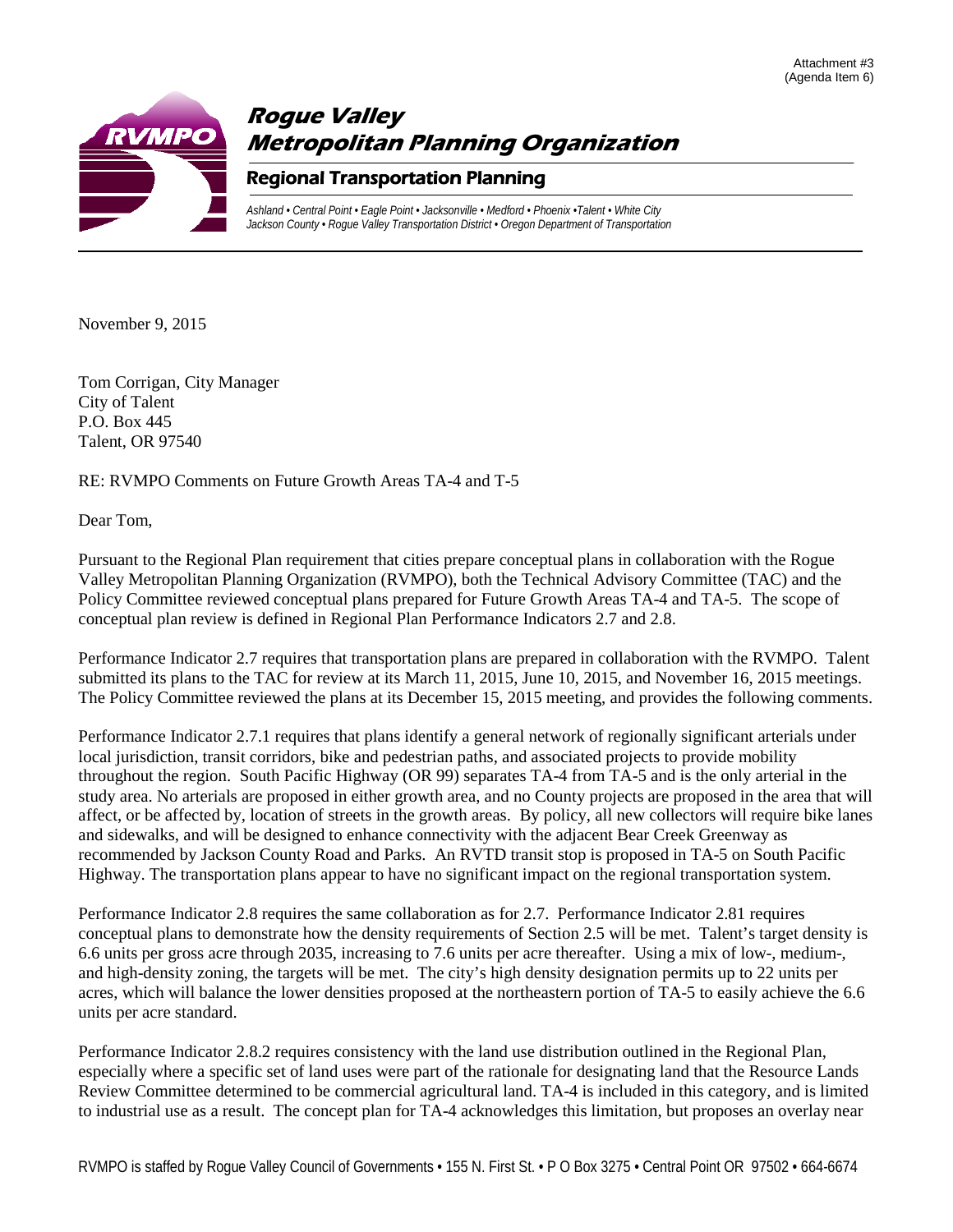(Agenda Item 6) the intersection of the highway and Colver Road where buildings will be designed to soften the appearance of industrial buildings on the remainder of TA-4, and will permit retail sales of goods produced in TA-4. General retail sales will not be permitted because of the performance indicator limitation.

Performance Indicator 2.8.2 requires the conceptual plan to include the transportation infrastructure required in 2.7. In addition to the infrastructure described in 2.7, the CORP rail line serves as the western boundary of TA-4, which will permit rail transport of industrial products new that train service has been restored.

Performance Indicator 2.8.4 requires mixed use/pedestrian friendly areas, which are described in Section 2.6 of the Regional Plan. Section 6 requires compliance with two of the 2020 benchmarks in the Regional Transportation Plan; Alternative Measure 5 targets residential densities and Alternative Measure 6 establishes standards for mixeduse employment. Because of the small amount of residential land designated for Talent, the 2020 Regional Transportation Plan Alternative Measures that require 49 percent of new residential development to be at a density of 10 or more units per acre will be feasibly met through development in the proposed residential zones in TA-5. The proposed realignment of commercial allocations will permit residential development in proximity to activity centers, allowing a majority of residential neighborhoods to be within one-quarter mile. Alternative Measure 6 establishes a 2020 benchmark of 44 percent of new commercial and industrial development either including a vertical mix of uses (e.g., residential uses on upper floors with employment uses on the first floors) or being located within one-quarter mile of residential area having a density of 10 or more units per acre. Talent is also investigating options to increase densities and commercial development in the present UGB to reduce required densities in TA-5.

The Policy Committee finds that the conceptual plans create no barrier to inter-jurisdictional connectivity and are consistent with other Regional Plan performance indicators. These comments are provided to affirm that Talent followed the requirements of the Regional Plan to prepare its conceptual plans in collaboration with the RVMPO.

Sincerely,

Michael G. Quilty, Chair RVMPO Policy Committee Attachment #3